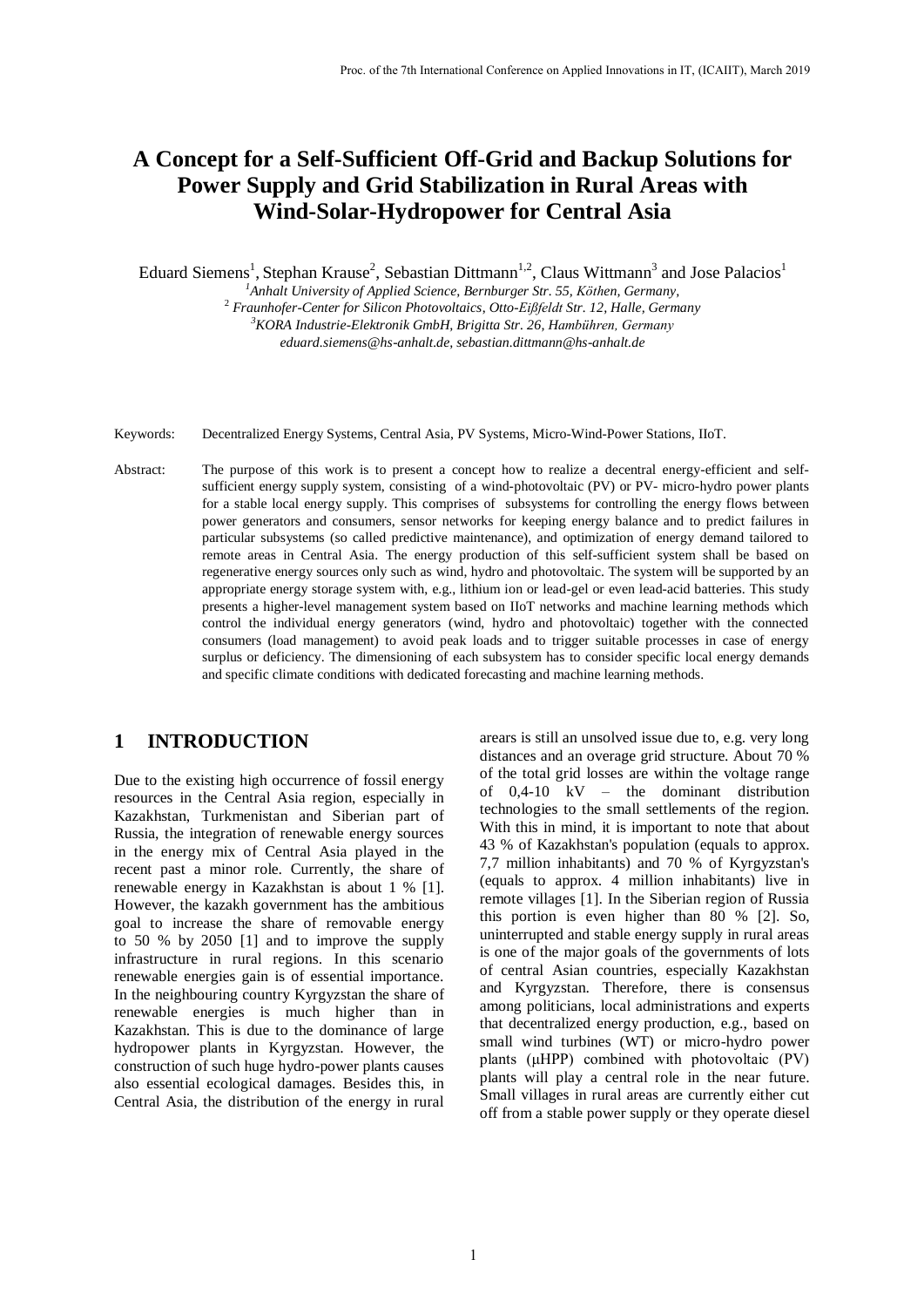generators. The energy supply with renewable sources of those villages has a strategic priority of the Central Asian governments and has potentially an economic and ecological impact in this region. This challenge represents an opportunity to jointly transform the energy sector in Central Asia into a sustainable and environmentally friendly energy economy.

The energy supply of rural areas with decentralized energy solutions saves costs of complex infrastructure such as for installation and maintenance of complex power lines to remote villages. However, decentralized energy solutions require a very precisely coordinated energy management, which is real-time capable and failsafe. Not only individual energy generators, including short-term storage must be considered but also the consumers side must be taken into account here.

In order to make this economically viable, however, further innovative methods must be developed and implemented. This paper presents a basic concept and first technical ideas of the development of such decentralised systems. These ideas have been already presented to the scientific audience at a travelling conference titled "Industry 4.0 for Renewable Energy and Energy-saving Technologies for Central Asia", held in March 2019 in the cities Astana (now Nur Sultan), Karaghandy, Oskemen, Almaty in Kazakhstan, Bishkek and Osh in Kyrgyzstan. After an intensive discussion with players from academy, energy research centers, with representatives of ministries and local municipal administrations, energy providers, and grid operators, a concept of decentral energy systems based on renewable energy have been elaborated. The following sections present the main ideas of a decentral energy system or known as DeEN\_CA *system (DEcentral ENergy system for Central Asia*).

## **2 OBJECTIVES**

The overall aim of the DeEn\_CA system is to realize local energy-efficient and self-sufficient energy supply systems, which consists of wind and PV or PV and micro-hydro power plants with a nominal power between 10 and 100 kW. This includes systems for controlling the energy flow between power generators and consumers, sensor networks to predict failures in all subsystems, known as predictive maintenance, and optimization of energy demand of the location. The energy production in the developed system will be realized completely

from regenerative energies sources such as wind, hydro and photovoltaic and will be supported by an appropriate energy storage system with, e.g., lithium-ion batteries or lead-gel or even lead acid batteries. A high-level management system shall be used to control the individual energy generators together with the connected consumers, e.g., loads like milking aggregates cooling systems or small production machines. This allows to avoid peak loads and to trigger suitable processes in case of energy surplus or deficiency. A successful implementation is linked to further objectives and sub-goals considering the initial situation. The objectives are:

- Adaptation of small water turbines (WT) for operation under harsh climatic conditions and the optimization of the local energy gain under the conditions in Central Asia;
- Adaptation of PV modules for large temperature fluctuations and optimization of the energy yield of PV systems with new concepts such as bifacial PV modules under the climatic conditions in Central Asia (local irradiation conditions, high albedo absorption potential due to diffusion and reflections of snow-covered surfaces, low module operating temperature);
- Optimization of the charge and discharge process of lithium-ion or lead-acid batteries to extend their operational life time at the specific climatic conditions at the target area.
- Increasing of reliability and durability of the components such as power electronics and batteries by means of prioritized energy supply to air conditioning of the central container, defrosting of the PV modules and de-icing of the wind turbine mechanics;
- Operation of communication systems, software implementation to control small scale decentralized energy supply systems, and adaptation of power generation to the needs of consumers, e.g., considering short- and midterm weather forecast;
- Sensor support system with interconnection by other subsystems via Industrial IoT means to implement a predictive maintenance paradigm;
- Construction of weatherproof computer systems based on one-chip systems, operation of communication systems considering local regulatory frequency restrictions and under harsh conditions such as temperature range from -55 °C to  $+ 45$  °C. A conceptual view of such a DeEn\_CA system is shown in Figure 1 below.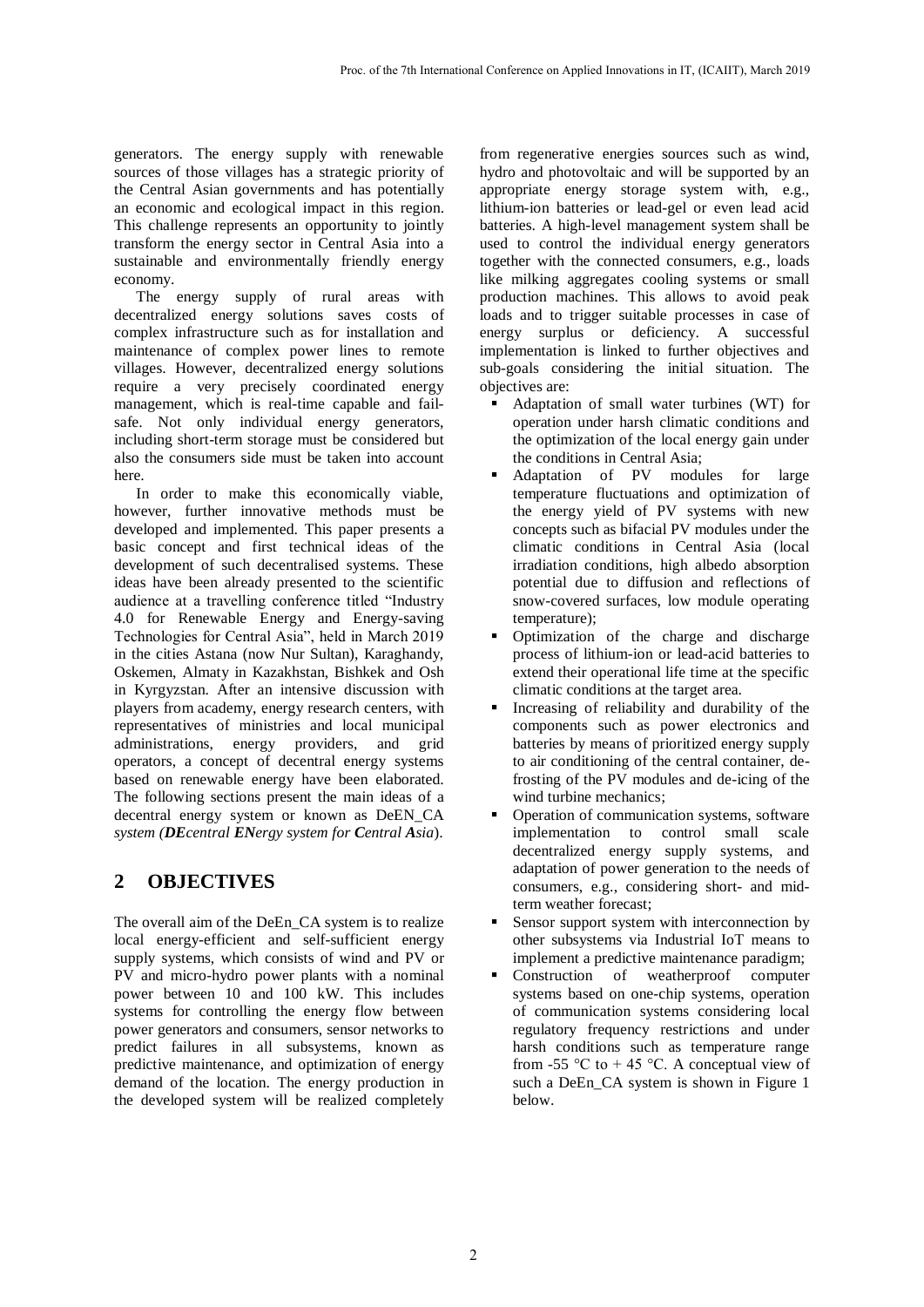

Figure 1: Overview of a DeEn\_CA system with wind and photovoltaic, batteries and inverters.

## **3 CONCEPT AND PROPOSED APPROACH**

To reach the project's objectives we propose to construct a few pilot systems in several places across Kazakhstan and Kyrgyzstan, which differ significantly from each other according to the local energy sources, climatic conditions and the customer needs. A previous study will collect specific data of each location such as energy demand, weather data and the local infrastructure to select the best solution. With the collected data and experiences, we will create an energy supply and consumption chain for agriculture in rural areas. This will clearly add value to small farmers and thus trigger a positive socio-economic reaction in the area towards the ecological and sustainable cultivation of rural areas in Kazakhstan and Kyrgyzstan.

As a typical consumer in Kazakhstan we consider a medium-sized dairy farm with about 100- 200 cows and with a few attached residential houses. Depending on the season, usually such a dairy uses two to three times a day an electrical milking machine. In addition, a local refrigerating storage house to preserve the milk is used. These consumers have a certain energy demand, which can be adapted to the needs and the current weather conditions and thus it would be possible to reduce the size of the energy storage. Furthermore, the electrical lighting of the farm and the residential building will be realized with the same system.

#### **3.1 Wind power plants**

Two different types of wind turbines will be built. One adapted wind turbine with a classical horizontal axis design as provided e.g. from enbreeze GmbH or other German manufacturers and at the same site a wind turbine with a vertical rotor system. This type of wind turbine is developed by Prof. Bolotov, AUPET (Almaty) for very cold regions with dominance of multi-modal winds [\[3\].](#page-5-2) Thus, valuable results can be gained during the project to investigate the best wind turbine structure for providing an optimized yield and high reliability under the specific wind conditions of Kazakhstan.

#### **3.2 Photovoltaic power plants**

The aimed project will also consider to emerge PV technologies to increase the potential energy yield and the reliability in respect to the climate and geographical conditions at the installation sites. The very high temperature differences and irradiation properties over the north-south expansion of Kazakhstan shift the requirements on the installed PV modules for a more accurate dimensioning. High amount of snow can on one hand force damages on the module due to high weight but on the other hand snow can increase the energy yield due to its high reflectivity. So, we will use framed glass-glass PV modules to increase the reliability and bifacial PV modules to increase the energy yield. Bifacial PV modules use not only the in-plane irradiance on the front but also the reflected irradiance from the ground. Section 4.2 shows simulation of a bifacial PV system for different locations in Kazakhstan and Kyrgyzstan and a comparison to standard monofacial PV modules.

## **4 METHODS AND RESULTS**

### **4.1 Requirements of the wind turbine system**

Wind turbines with power ranges of 5 to 30 kW will be basically used. Especially, a 15 kW wind turbine will be redesigned mechanically and electronically, whereby the mechanical design and construction will be adapted to geographical requirements at the target area. Due to harsh climatic conditions it is not possible to use existing wind turbine solutions without region-specific adoptions. In addition, we want to investigate alternative solution to protect moving parts and electronics against icing and compare them to conventional solutions such as heating of the rotor blades, which are economical not feasible. Therefore, appropriate test trials in a climate chamber will be carried out to simulate longterm reliability. In addition, R&D work will be carried out when integrating the WT to the energymanagement system.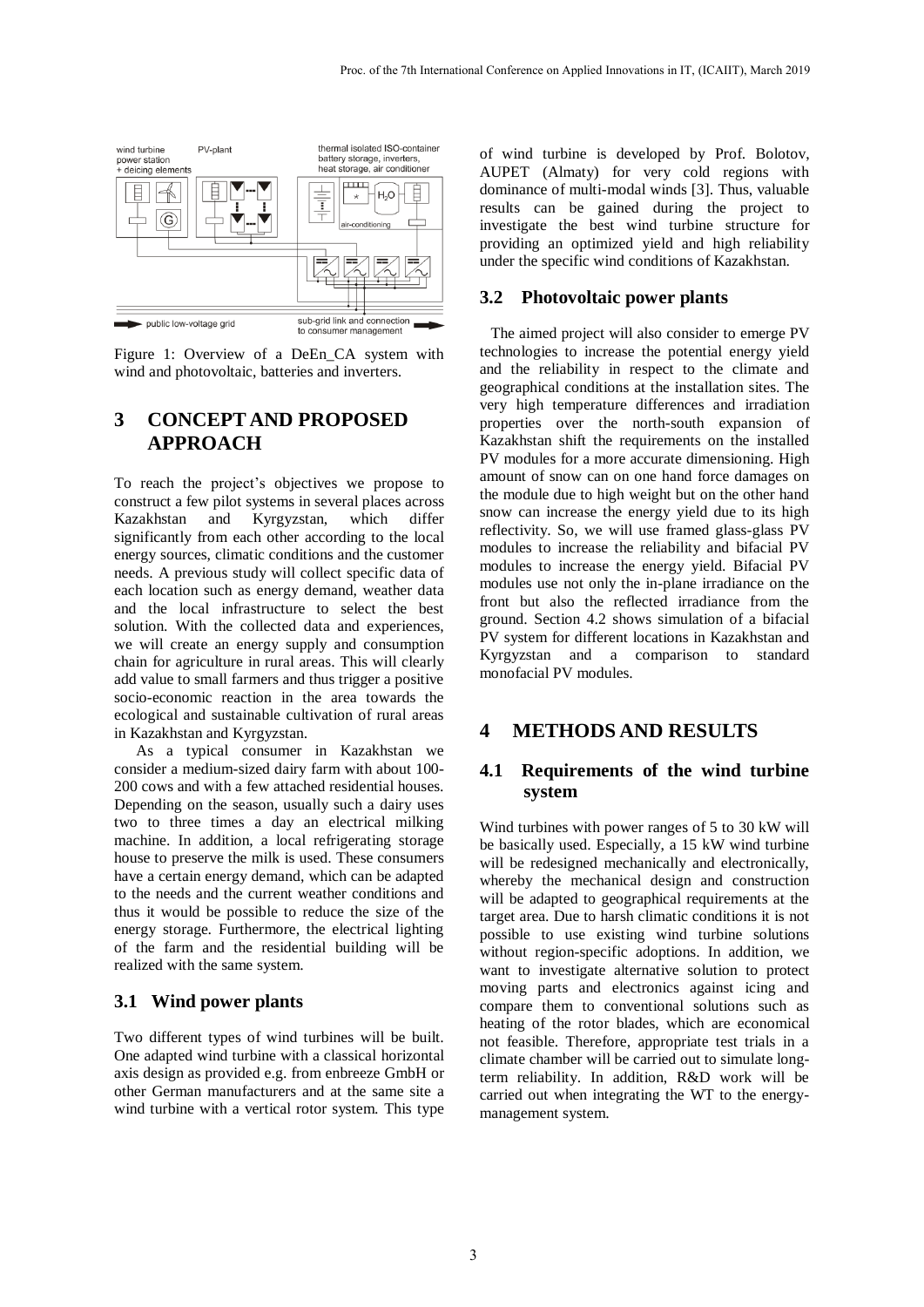The electronics and the rotor head control will be realized by IIoT sensor networks. The detected environmental/weather and technical/yield data from the system will be used for machine learning methods to predict electricity generation and demand on consumer site in short (minutes till hour) and medium-term (days). Those methods shall increase system efficiency and predictive maintenance options for essential components.

## **4.2 Simulation of PV energy yield at five specific location in Kazakhstan and Kyrgyzstan**

#### **4.2.1 Meteorological data**

To estimate and compare the PV energy yield we have choosen five different location across five different climate zones in Kazakhstan and Kirgizstan. In Kazakhstan Nur-Sultan (former Astana) has a temperate continental climate (Dfb), Almaty has a warm continental climate (Dsa) and Ceyfullino represent a cold desert climate (BWk). Ceyfullino takes on special relevance as it is located in an agricultural isolated region in the desertic part of the country, therefore, it is qualifying for the established consumers' profile of the project. In Kyrgyzstan we have choosen Bishkek with a temperate mesothermal climate (Csa) and Osh in the high-mountain region of the country which represent a cold semi-arid climate (BSk). For comparison, we have choosen our own PV test filed at Anhalt University (Köthen, Germany) [\[4\]](#page-5-3) which represent a moderate continental climate (Cfb) at the same latitude as Nur-Sultan. [Table](#page-3-0) *1* shows an overview of all selected location with their geographical coordinates, climate zone and the optimal tilt angle for PV modules.

<span id="page-3-0"></span>Table 1: latitude, longitude, optimal tilt angle and climate zone [\[5\]](#page-5-4) of different locations in Kazakhstan, Kirgizstan and Germany.

| Location          |                  | Latitude Longitude    | Optimal<br>Angle | Climate<br>Zone |
|-------------------|------------------|-----------------------|------------------|-----------------|
| Nur-Sultan $(Kz)$ | $51.1^\circ N$   | 71,4°E                | $38^\circ$       | Dbf             |
| Almaty $(Kz)$     | $43.2^\circ$ N   | $77.0$ <sup>o</sup> E | $35^{\circ}$     | Dsa             |
| Ceyfullino (Kz)   | $45.0^\circ$ N   | $64.9$ °E             | $38^\circ$       | BWk             |
| Osh(Kg)           | $40.5^{\circ}$ N | $72.7$ °E             | $31^\circ$       | BSk             |
| Bishkek (Kg)      | $42.8^\circ$ N   | $74.6$ °E             | $35^\circ$       | Csa             |
| Anhalt (D)        | $51.2^\circ$ N   | $12,0$ <sup>o</sup> E | $36^{\circ}$     | Cfb             |

[Figure 2](#page-3-1) shows the yearly global irradiation at optimum tilt angle and azimuth (blue bars), rear-side

in plane irradiation (yellow bars) together with the average ambient temperature (grey line) of the chosen locations in Kazakhstan, Kyrgyzstan and Germany.

Locations with high latitudes, such as Nur-Sultan, have a low irradiation tendency, whereas south located ones are prone to high irradiation such as Ceyfullino. The yearly global irradiation in Nur-Sultan is about 1350 kWh/m²/a and at Ceyfullion 1800 kWh/m²/a [\[6\].](#page-5-5) The average ambient temperature of the five locations is between 4 °C in Astana and 22 °C in Osh. However, the temperature range of the PV module can be between -50 °C to 60 °C at night and day, respectively.



<span id="page-3-1"></span>Figure 2: Yearly global irradiation at optimum tilt angle and azimuth (blue bars), surface rear irradiation (yellow bars) and average ambient temperature (grey line) of the locations in Kazakhstan, Kyrgyzstan and Germany.

In order to simulate the energy yield of bifacial module it is important to have information of the socalled Albedo at the given location. As per definition Albedo is the diffuse reflectivity of a horizontal surface which is defined as the ratio of the reflected irradiance by the surface and the received irradiance. Since the simulation of the bifacial PV module energy yield requires the in-plane rear-side irradiance. We need to consider the rear/front side irradiance ratio α at a given incidence angle [\[7\],](#page-5-6) [\[8\].](#page-5-7)

The influence of rear-side ratio is relevant for the consideration of energy generation of bifacial modules. The rear-side generates a significant addition to the front-side irradiation, particularly in winter due to intensive snowfalls in central, north and west of Kazakhstan. Thus, locations in the north that usually expose a higher number of snow days, like Nur-Sultan, are strongly beneficiated than locations in the south as Osh. However, seasonal variation such as due to vegetation can influence α. At Ceyfullino, located in a desert has seldom snow events during the year but the rear-side ratio can be higher due to local soil.

Due to the leak of rear-side irradiance data in metrological data in this study we consider α measurements of similar climates.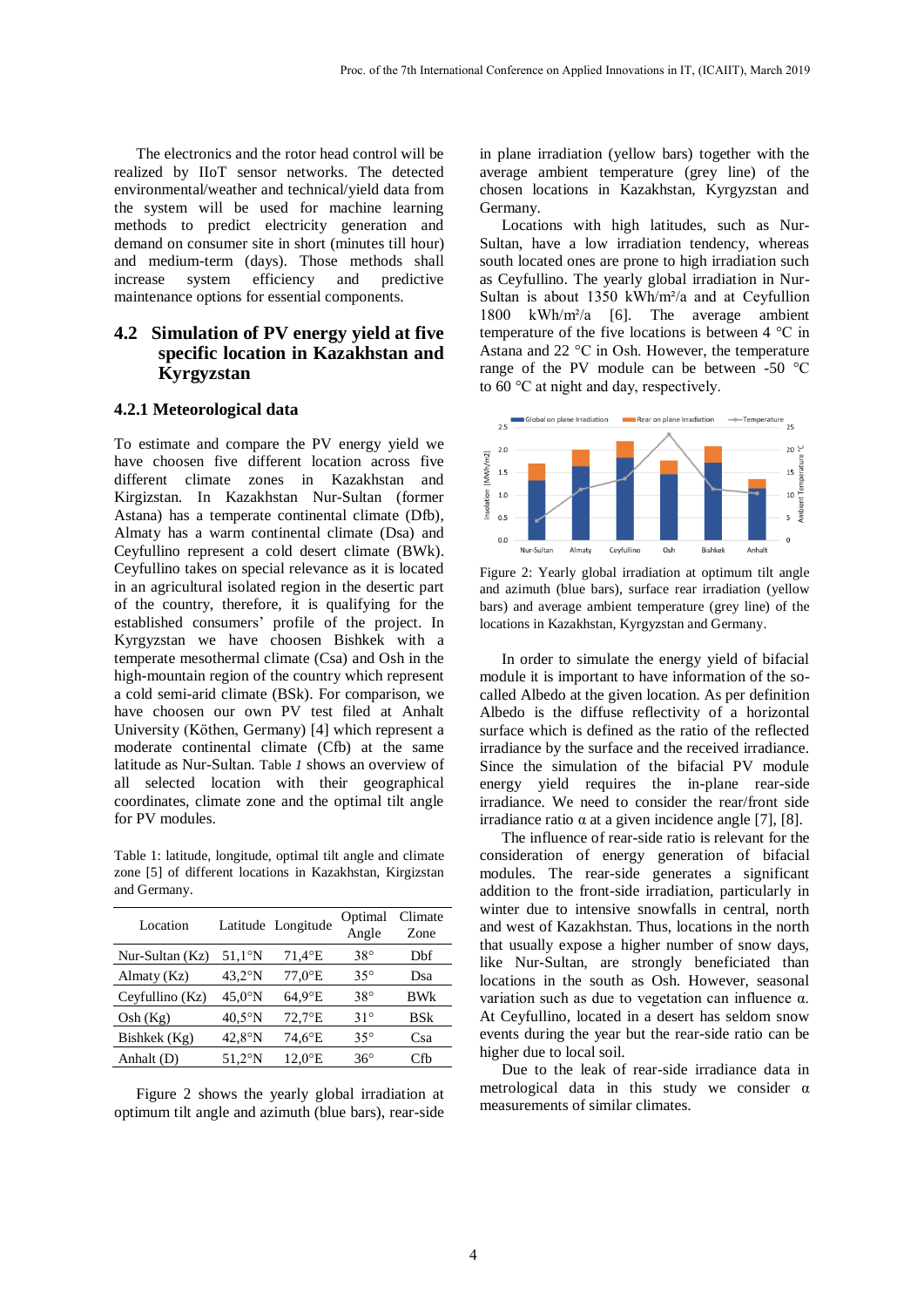[Figure 3-](#page-4-0)bottom shows the histogram of  $\alpha$  for Anhalt and Vermont (continental climate) together with the mean  $(\mu)$ , the median and the standard deviation (σ). In the moderate climates such as Anhalt  $\alpha$  is wider distributed around the mean value while in the temperate continental climate at Vermont we see two maxima in the distribution. One around 0.2 which represent the summer month and around 0.7 which represent the winter months with snow cover. [Figure](#page-4-0) *3* shows instead the monthly mean value of  $\alpha$  in a boxplot diagram. Seasonal variation could be observed at Anhalt due to the change of vegetation. In summer the grass turns from green to yellow/grey. Sandia\_VT shows higher α values in winter due to snow. The ground is covered with snow from November to March. The high fluctuation is due to the fact that sometimes the snow melts and the substrate is visible. However, snow refreshes quick and therefore no long-term soiling issues are observed. Other location in desert climates show  $\alpha$  of 0.2 to 0.4 without any seasonal variations [\[7\]](#page-5-6).



<span id="page-4-0"></span>Figure 3: Seasonal variation, monthly average of rear/front side ratio (top), (bottom) Histogram of  $\alpha$  together with mean ( $\mu$ ), median and the standard deviation ( $\sigma$ ), (Sandia\_VT: no data for October) [\[7\].](#page-5-6) 

Base on this study we assumed the number of days with snow and calculate the rear-side irradiance at the given location. The yellow bars in [Figure 2](#page-3-1) represent the calculated rear-side irradiation.

#### **4.2.2 Bifacial energy yield simulation**

Based on the above described metrological data we have simulated a 24 kWp PV system for all five locations using PVsyst version 6.86 [\[9\].](#page-5-8) In order to show the benefit of bifacial modules the simulation is carried out with monofacial and bifacial PV modules. Both module types consist of the same cell

technology but the monofacial module consists of a white backsheet instead of a transparent one.

[Figure 4](#page-4-1) shows the monthly energy yield at Nur-Sultan (top) and Bishkek (bottom) together with the monthly irradiation. The grey bars show the energy yield of the monofacial PV modules and the orange bar the bifacial energy gain, i.e. the sum of both represent the specific energy yield of the bifacial modules. The red line represents the font-side irradiation while the blue line the total irradiation, i.e. sum of front and rear-side.



<span id="page-4-1"></span>Figure 4: Monthly simulated energy yield for monofacial and bifacial PV modules together with front and total (front+rear-side) irradiation for Nur-Sultan (top) and Bishkek (bottom).

With a 24 kWp PV system consist of monofacial PV modules at Nur-Sultan the simulated energy over the year is about 34 MWh/a. This correspond to a specific energy yield of 1390 kWh/kWp. If instead of monofacial modules bifacial modules are used the energy yield is about 37,5 MWh/a or 1564 kWh/kWp. This is a gain of 12.4 % by using the same installation area and mounting structure. In the spring and summer months from April to September the energy gain is in average 9 %. Due to the snow cover in the winter months from October to March the energy gain is in average 20% in respect to the monofacial modules.

At Bishkek we calculate a yearly energy yield of about 37 MWh/a (1530 kWh/kWp) for the monofacial and 40 MWh/a (1670 kWh/kWp) for the bifacial, respectively. This is a gain of about 9%.